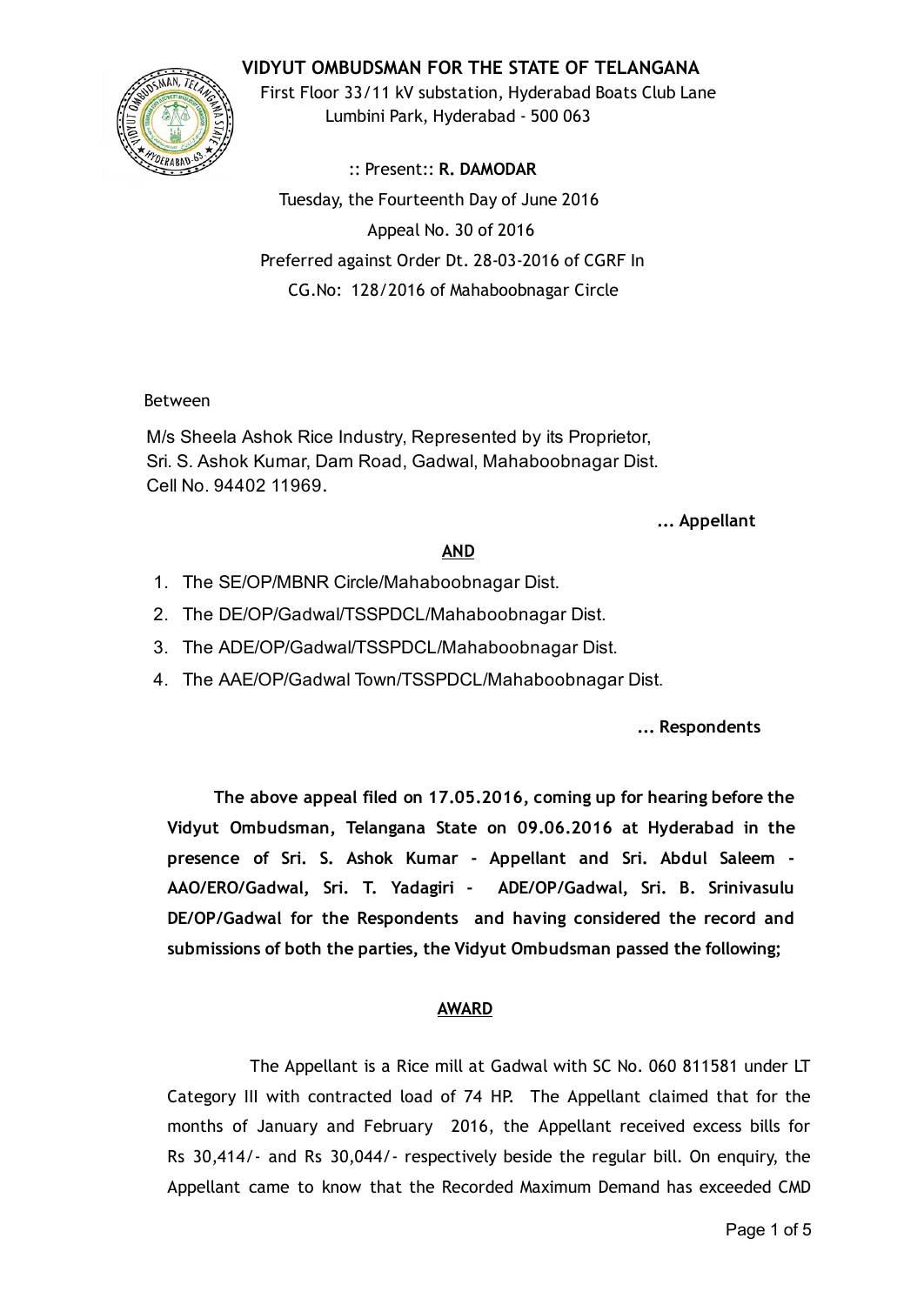and therefore, fixed charges were levied. The Appellant claimed that it is a Small Scale Industry with seasonal work and due to supply of high voltage of 480, 490 as against regular 440 volts, the load got increased and requested for testing of CTPT. He lodged a complaint seeking waiver of fixed charges before the CGRF.

2. The AAO/ERO/Gadwal through his letter dt.10.3.2016 stated that RMD/HP values of the Appellant during the month of Jan,2016 and February,2016 have been found as 82.20 KVA/110.19 HP and 81.20KVA/108.85HP and therefore, CC bills were prepared on HT side in view of increase of RMD which is more than 100 HP over the CMD.

3. Before the CGRF, the Appellant pleaded that he is liable to pay LT tariff and not HT tariff and whereas, the AAO/ERO/Gadwal reiterated what he stated in his letter dt.10.3.2016.

4. On the basis of the material placed on record, the CGRF simply directed the Respondents to collect the fixed charges as the RMD exceeded CMD, without mentioning the provisions of the Tariff Order/GTCS under which the demand has been made.

5. Aggrieved and not satisfied with the impugned orders, the Appellant preferred the present Appeal claiming that the Appellant is a Small Scale Industry and that there was drought in the area resulting in closure of many Small Scale Industries and that in the Appellant industry, no extra motors were fixed and no extra power was used and therefore, he sought LT billing instead of HT billing for the 2 months.

6. The AAO/ERO/Gadwal submitted a report regarding Energy Billing System(EBS), consumption billing, collection and arrears particulars during the period from 1.1.2015 to 8.6.2016 showing recording of RMD exceeding CMD for the months of January and February,2016 and regarding billing the consumer in HT category when the consumption crossed 100HP.

7. The efforts at mediation have not succeeded, because the Appellant has been insisting on LT billing and whereas, the Respondents stood their ground.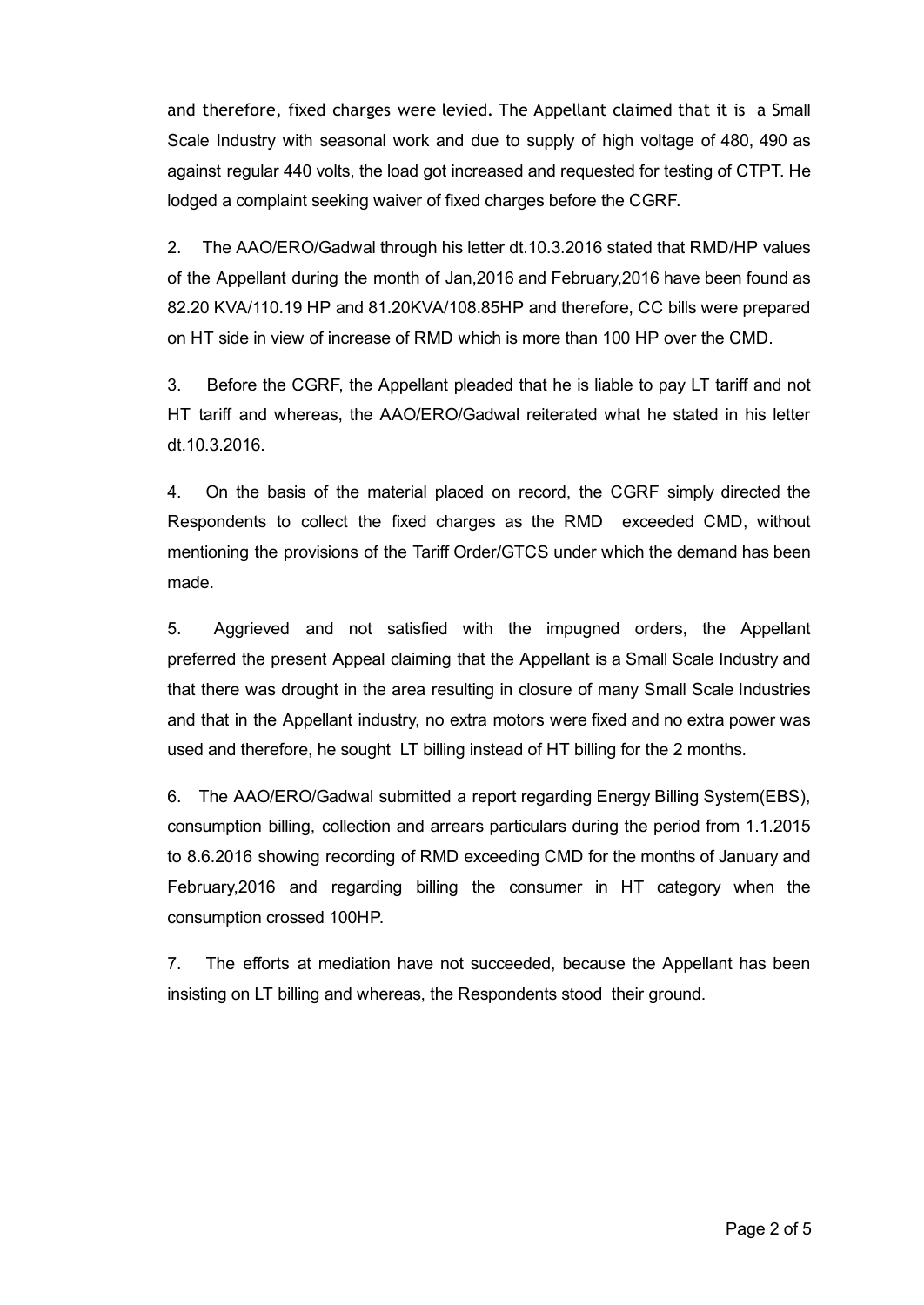8. On the basis of material available on record, the following issues arise for determination:

- i. Whether HT billing for the months of Jan and Feb,2016 as against LT service of the Appellant is sustainable?
- ii. Whether the Appellant is entitled to installments.?
- iii. Whether the impugned orders are liable to be set aside?

Issue 1 to 3.

9. The Appellant rice mill is a Small Scale Industry according to the Appellant. It is a LT category III industry with contracted load of 74 HP, which is admitted. The Appellant claimed that for the months of January and February,2016, the Respondents issued 2 separate bills for fixed charges of Rs 32,616/ and Rs 32.220/ which are liable to be set aside. The Appellant has opposed the levying of fixed charges by the Respondents as per the rates under HT-I category, which was adopted for 2 months i.e, January and February, 2016 due to increase of RMD over 100 HP/75 KVA.

10. The Respondents asserted that the Appellant consumed RMD more than CMD and therefore, the Appellant was levied HT charges. According to them, the RMD for the month of January,  $2016$  is  $82.20$ (KVA) = 110.19 HP and for the month of February, 2016 RMD is  $81.20(KVA) = 109.85$  HP. The Appellant is not denying these figures, but before the CGRF he claimed that there was high voltage of 480, 490 as against the prescribed 440 volts resulting in increased recording of energy. He raised doubts on working of CTPT/metering setup, insisted on testing of CTPT before the CGRF and has not insisted on testing of CTPT in the Appeal. The allegation on CTPT/ metering setup is not appropriate, in view of the consumption pattern of the appellant for the reasons that a) generally the season for Rice mills taking full load is from November to February. Hence the RMD recorded was higher in January & February 2016 b) As per the billing pattern of the Appellant, the RMD for January & February 2015 was 103 HP & 107 HP respectively. Thus the recorded consumption in the meter is in line with the consumption pattern of the Appellant. Still if the Appellant has doubts, he is at liberty to apply for testing of meter by paying the specified amount.

11. As far as billing LT service under HT I Category is concerned, the Respondents are relying on Clause 3 of LT category III (Industry Category) sub clause 3 (iv) of the tariff order 2015-16 which says that " if the recorded demand of any service connection under this category exceeds the 75 kVA  $(1 \text{ kVA} = 1 \text{ kW})$ , such excess demand shall be billed at the demand charge prescribed under HT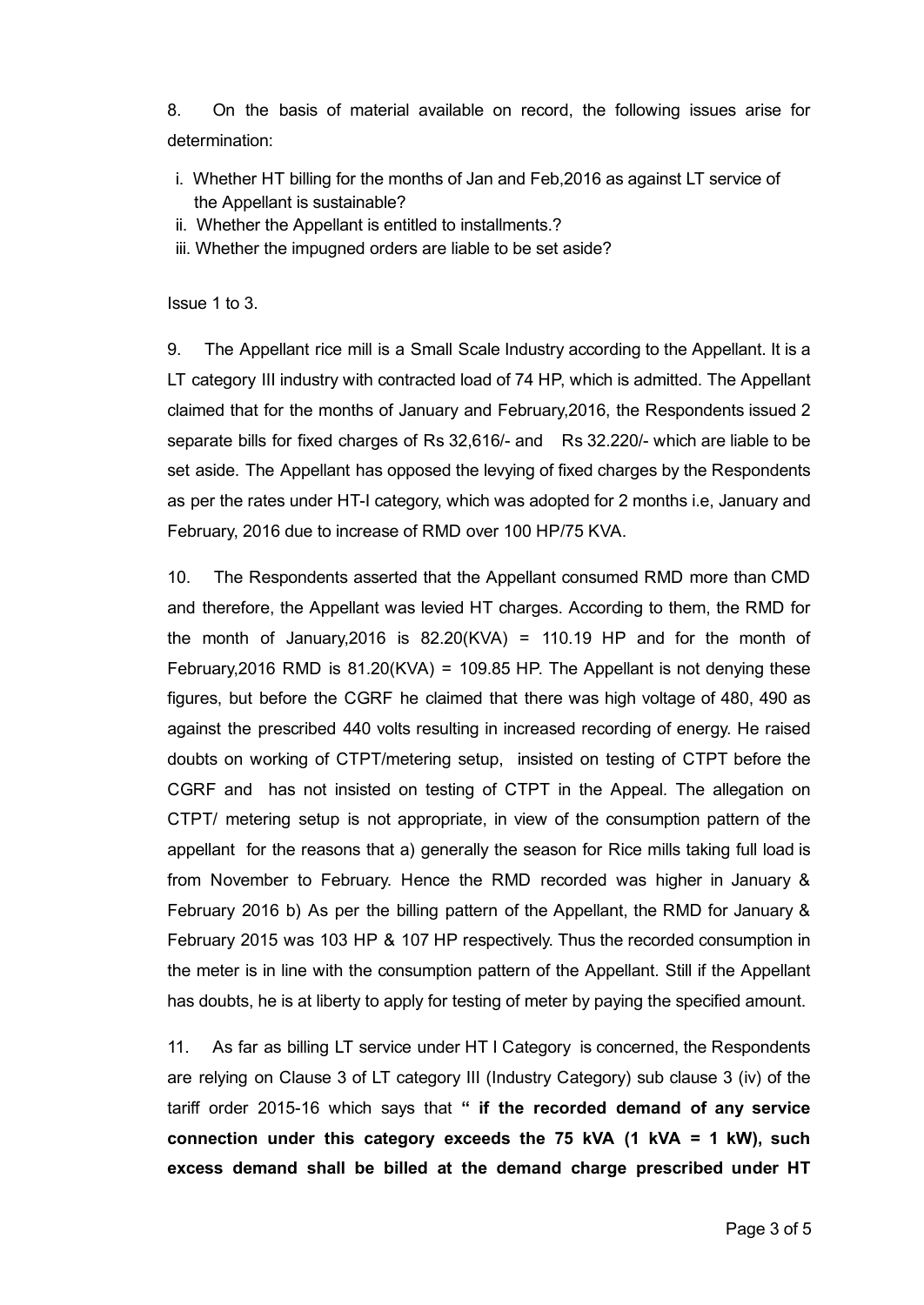Category–I (11 kV supply) to impose demand charges." The CMD of the Appellant is 74 HP LT category III. In the month of January,2016 and February,2016 the RMD(KVA) was 82.20/110.19 HP and 81.20 KVA/108.85 HP respectively. This figure is disclosed in the EBS of ERO/Gadwal for the months of January,2016 and February,2016. The Appellant has not denied this consumption for 2 months, even though he insisted on getting the CTPT tested before the CGRF. The Respondents have clearly established while acting under Clause LT - III (iv) of Tariff Order 2015-16, issuing the two bills for fixed charges Rs 32,616/ and Rs 32,220/ respectively for January and February,2016 based on the calculation of the Tariff on HT side when RMD exceeded 100 HP/75 KVA. The Respondents acted legally by following the procedure and there is no illegality in the billing.

12. The appellant alternatively sought installments to pay these fixed charges on the ground that the Appellant is a Small Scale Industry and a seasonal one and because of drought, there was less work and less income. Keeping in view the plea of the Appellant and the facts and circumstances of the case, the Appellant is found entitled to pay the fixed charges by way of installment. Under Clause 8.2.3 of GTCS and under amended clause 4.6.1 (by Regulation 7/2013) of Regulation 5/2004, the facility of installment is provided. Accordingly, the Appellant is found entitled to pay the fixed charges for the months of January and February,2016 amounting to Rs 32,616/ and Rs 32,220/- in 5 equal installments starting from the month of July, 2016.

13. The Impugned orders are devoid of reasons for the conclusion. The consumer would not know on what basis the CGRF passed direction to the Respondents to collect the fixed charges. Issues 1 to 3 are answered accordingly.

14. In the result, the Appeal is disposed of holding that:

i. the claim of the Appellant that billing of fixed charges under HT category when the Appellant is a LT consumer is not maintainable and tenable and billing by the Respondents for fixed charges when RMD exceeded CMD above 100 HP, under HT I category is found to be legal and sustainable.

ii. The Appellant is found liable to pay the fixed charges of Rs 32,616/ and Rs 32,220/ levied for the months of Jan,2016 and Feb,2016 which shall be paid in 5 equal installments starting from July, 2016 and in case of breach of the condition, the entire amount shall become due.

iii. the impugned orders though reached the correct conclusion, lacked reasons and therefore unsustainable.